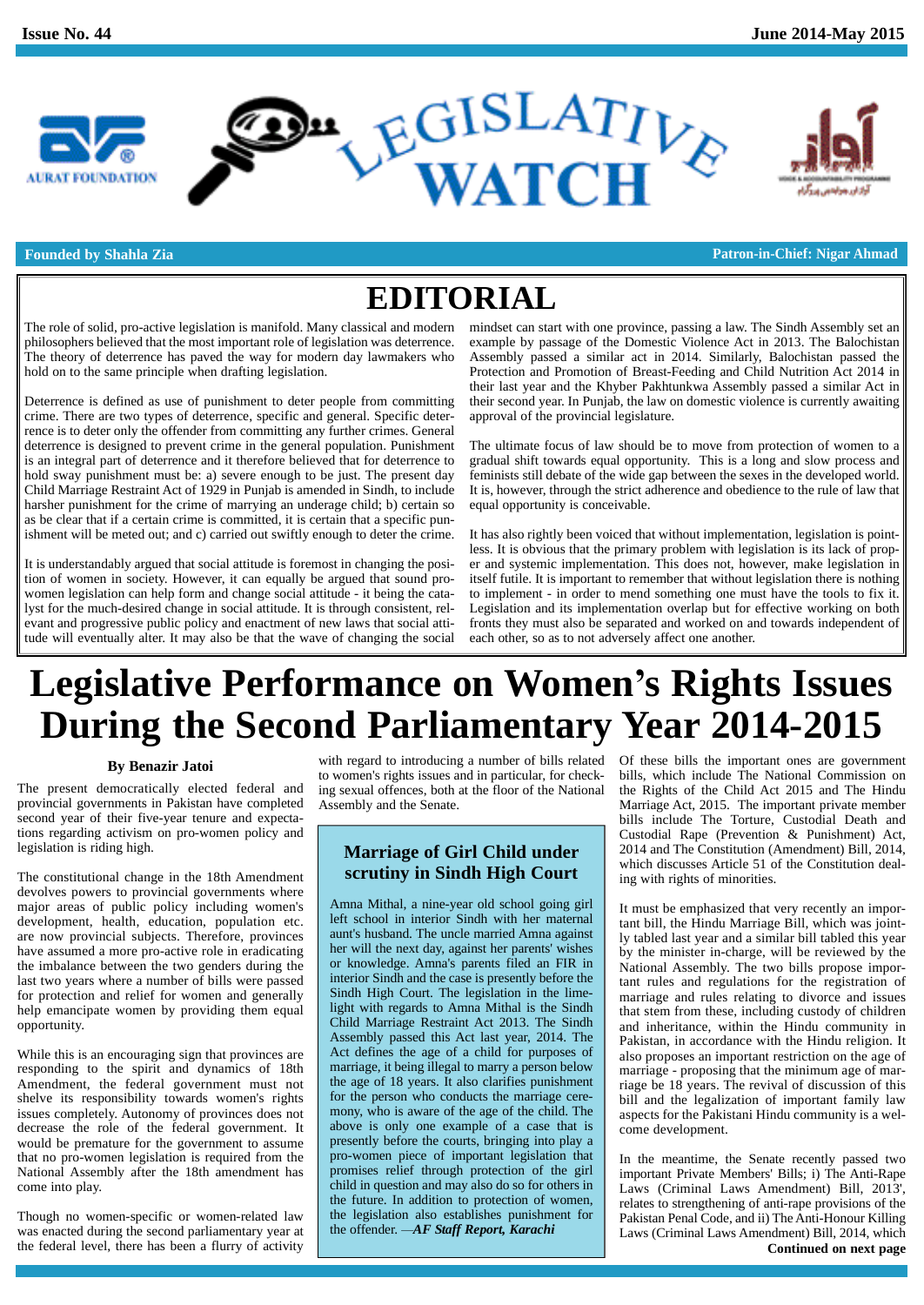# **Legislative Performance on Womení<sup>s</sup> Rights Issues**

### **From Page 1**

attempts to remove major legal lacunas **From Page 1**<br>attempts to remove major legal lacunas<br>in the Penal Code with regard to 'honattempts to remove major legal lacunas<br>in the Penal Code with regard to 'hon-<br>our' crimes. Both bills were tabled by Senator Syeda Sughra Imam (PPP) and were lying unattended before the House for a long time. Both the bills were passed by the Senate unanimously on 2nd March 2015, and were sent to the National Assembly for consideration and approval. When a bill is initi ated in the Senate, it is a prerequisite for the same bill to be sent to the lower House, before it can become an Act. Similarly another important Bill, 'The Torture, Custodial Death and Custodial Rape (Prevention and Punishment) Bill, 2014, moved by Senator Farhatullah Babar (PPP), was passed by the Senate on the same day and was sent on to the National Assembly for consideration and approval.

At the provincial level, the Punjab Assembly is ahead of other provincial assemblies with regard to law making on women-specific and women-related issues during the second parliamentary year. The Khyber Pakhtunkhwa has also passed important Acts with regard to women specific issues in their second year. The Sindh Assembly has not been as pro-active as it was last year. The Balochistan Assembly has not passed any women-specific Act in their second year. Last year they passed three Acts.

With the exception of Balochistan, the provincial governments have been more pro-active with regard to women related legislation. For example, the Khyber Pakhtunkhwa legislation on regularisation of lady health workers is legislation that promotes and protects a very valu able resource that specifically focuses on women's health care. The Act with regard to promotion and protection of breastfeeding is a very important longterm law that gives light to the health of the mother and breastfeeding child.

Punjab, Sindh and Khyber Pakhtunkwa have taken positive steps to pass laws with regard to protection of vulnerable places, which includes places of worship and other religious space. Punjab has gone further and added the Punjab Sound Systems (Regulations) Act 2015, which addresses prohibiting the use of certain sound systems in the interest of public order and the prevention of incitement to terrorism.

The Punjab Assembly also passed three very important amendment bills which directly impact women's lives. These are: Punjab Child Marriage Restraint (Amendment) Act 2015 (XII of 2015); Family Courts (Amendment) Act 2015, amending the Punjab Muslim Family Courts Act 1964 **(See page 04 for detailed review)**, and; Punjab Muslim Family Laws (Amendment) Act 2015 (XIII of 2015), amending the Muslim Family Laws Ordinance 1961 **(See page 04 for detailed review).** Another important

# **Women Specific Laws Passed by Legislatures (March 2014 - May 2015)**

### **Parliament (National Assembly & Senate)**

No women-specific Bill became an Act during this period, though the Senate passed three such Bills which were sent to the National Assembly for consideration. The National Assembly did not pass any women-specific Bill during the second parliamentary year.

| <b>Provincial Assembly of Punjab</b>                                                                                              |                     |            |  |
|-----------------------------------------------------------------------------------------------------------------------------------|---------------------|------------|--|
| <b>Title of Act</b>                                                                                                               | <b>Submitted on</b> | Passed on  |  |
| The Punjab Child Marriage Restraint (Amendment) Act, 2015                                                                         | 06-03-2015          | 06-03-2015 |  |
| The Punjab Family Courts (Amendment) Act, 2015                                                                                    | 06-03-2015          | 06-03-2015 |  |
| The Punjab Muslim Family Laws (Amendment) Act, 2015                                                                               | 06-03-2015          | 06-03-2015 |  |
| The Punjab Disabled Persons (Employment and Rehabilitation) Ordinance (Amendment) Bill, 2015                                      | 02-03-2015          | 05-05-2015 |  |
| The Punjab Social Protection Authority Act, 2015                                                                                  | 12-02-2015          | 06-04-2015 |  |
| The Punjab Sound Systems (Regulation) Act, 2015                                                                                   | 12-02-2015          | 06-03-2015 |  |
| The Punjab Security of Vulnerable Establishments Act, 2015                                                                        | 11-02-2015          | 06-03-2015 |  |
| The Punjab Local Government Ordinance, 2001                                                                                       | 24-06-2014          | 24-10-2014 |  |
| The Punjab Local Government Act, 2013                                                                                             | 24-06-2014          | 13-01-2015 |  |
| The Punjab Free and Compulsory Education Act, 2014                                                                                | 16-05-2014          | 27-10-2014 |  |
| <b>Provincial Assembly of Sindh</b>                                                                                               |                     |            |  |
| <b>Title of Act</b>                                                                                                               | Submitted on        | Passed on  |  |
| The Peoples University of Medical and Health Sciences for Women, Shaheed Benazirabad<br>(Amendment) Act, 2015                     |                     | 13-04-2015 |  |
| The Sindh Sound System (Regulation) Act, 2015                                                                                     | $---$               | 10-04-2015 |  |
| The Sindh Commission on the Status of Women Bill, 2015                                                                            | 6-04-2015           | 13-04-2015 |  |
| The Sindh Local Government (Amendment) Act. 2015                                                                                  |                     | 24-02-2015 |  |
| The Sindh Local Government (Amendment) Act, 2014                                                                                  | ----                | 20-10-2014 |  |
| Provincial Assembly of Khyber Pakhtunkhwa                                                                                         |                     |            |  |
| <b>Title of Act</b>                                                                                                               | <b>Submitted on</b> | Passed on  |  |
| The Khyber Pakhtunkhwa Bonded Labour System (Abolition) Act, 2015                                                                 | 06-04-2015          | 10-04-2015 |  |
| The Khyber Pakhtunkhwa Sensitive and Vulnerable Establishments and Places (security) Act, 2015                                    | 06-01-2015          | 13-01-2015 |  |
| The Khyber Pakhtunkhwa Protection of Breast-Feeding and Child Nutrition Act, 2015                                                 | $09 - 01 - 2015$    | 22-01-2015 |  |
| The Khyber Pakhtunkhwa Regulation of Lady Health Workers Program and Employees<br>(Regularization) and Standardization Act, 2014) | 24-06-2014          | 29-06-2014 |  |
| The Khyber Pakhtunkhwa Senior Citizenship Act, 2014                                                                               | 19-11-2014          | 27-11-2014 |  |
| The Khyber Pakhtunkhwa Protection of Communal Properties of Minorities Act, 2014                                                  | 08-12-2014          | 15-12-2014 |  |
| <b>Provincial Assembly of Balochistan</b>                                                                                         |                     |            |  |
| No women specific law was passed during this period.                                                                              |                     |            |  |

bill, namely, The Punjab Protection of Women against Violence Bill, 2015, is lying pending with the Assembly.

The Sindh Assembly's amendments to the Local Government Law have further made reserved seats for women and minorities more systemic. The amendments require that lists of candi dates for seats reserved for women, peasants, labourers and non-Muslims be submitted officially. If in case of death, resignation or disqualification of a said member, the list will provide the name of the next person that may fill the reserved seat.

Though Balochistan and Khyber Pakhtunkhwa have in the past two years passed some women specific law, the lack of such laws seems to be an emerging trend, which should be monitored closely. It is equally worrying that we have not seen many women parliamentarians introducing pro women bills. The reason behind this must be further explored.

It is important to note that drafting good, progressive legislation requires certain resources, including funds for research and drafting. Technical and other support should be given to MPAs and MNAs to encourage a culture of more pro-active bill making. Weaknesses in provincial assemblies with regard to research and drafting should be closely monitored and plugholes closed through funding, tech nical support, support from civil society organisations and from the federal gov ernment. It is important that sound legislation is at the heart of provincial governments.

# **Overview of Legislative Initiatives**

#### **National Assembly**

**Legislation:** There were no women specific legislation passed in the National Assembly.

**Government Bills:** The Government hasintroduced two new bills. The Hindu Marriage Act 2015, The National Commission on the Rights of the Child Act 2015 and the Criminal Law (Amendment) Act 2015. The Criminal Law Amendment Act deals with amend ment to the Pakistan Penal Code with regards to child pornography and cruelty.

**Private Members' Bills (PMBs):** There were four PMBs submitted. Topics

include minorities' voting rights and the torture and rape of women in custodial care. Two of the four PMBs addressed concerns of disable persons- implementing an employment quota, concessional educational fees and public access issues into buildings and public transport.

### **Senate**

**Legislation:** The Senate passed three women specific bills.

**Government Bills:** No government bill relating to women related issues were introduced in the Senate.

**Private Members' Bills (PMBs):** Six PMBs were introduced in the Senate on subjects including custodial rape, rape and anti-honour killings provisions of the PPC. Two other important bills dis cuss protection against cyber crimes in Pakistan.

# **Punjab**

**Legislation:** There were ten womenrelated Acts passed in the Punjab Assembly. The ones directly related to women include introducing stricter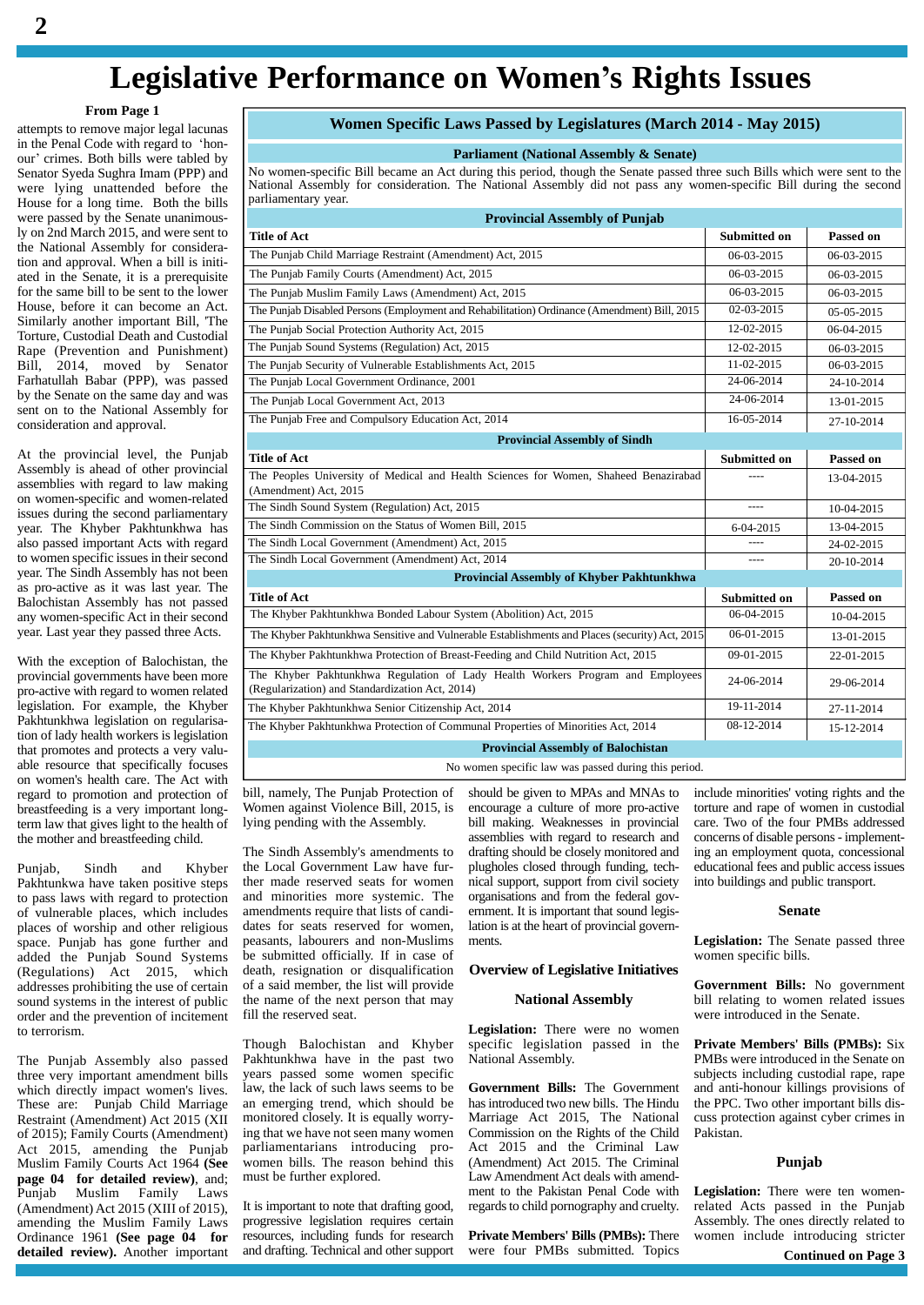# **Legislative Performance on Womení<sup>s</sup> Rights Issues**

### **From Page 2**

punishment for marriage to a child, amendments to the family court proce dure and reservation of more seats for women in district council seats. Other legislation includes controlling and prohibiting hate speech in public or in any way inciting religious divide that may lead to public disorder.

**Government Bills:** The Punjab Assembly introduced five new bills. The Fatima Jinnah Medical University Lahore Bill addresses the longstanding demand of the students, alumni and faculty for the college to gain status of a university and thus create the first public sector women's medical univer sity in Punjab. The Punjab Land Revenue (Amendment) Bill 2015 sug gests an amendment vital for a woman's right to inheritance.

**Private Members' Bills (PMBs):** Only one private member bill was introduced, The Child Marriage Restraint (Amendment) Bill 2015, which was later adopted by the gov ernment and passed as an Act.

### **Sindh**

**Legislation:** Five acts were passed including the Sindh Commission on the Status of Women Act 2015. The Act provides for the setting up of a Provincial Commission on the status of women for promotion of social, economic, political and legal rights of women. In addition to this The Peoples University of Medical and Health Sciences for Women, Shaheed Benazirabad (Amendment) Act, 2015 and The Sindh Sound System (Regulation) Act, 2015 were also passed by the assembly. No information is available on bills introduced.

# **Khyber Pakhtunkhwa**

**Legislation:** The Khyber Pakhtunkhwa Assembly passed six important acts. A very important Act included the regularisation of employ ment of lady health workers. Another important Act focused on the health of a mother and young children through the promotion and protection of breastfeeding and child nutrition.

**Government Bills:** The KP govern ment introduced four important bills.<br>Maternity benefits and prohibition of employment of children were those directly related to women and chil dren. Another important law passed is with regards to Hindu property rights.

#### **Balochistan**

**Legislation:** No record available on women specific legislation introduced or any bill introduced in the assembly. *ñ*

 *The writer is Manager Law and Governance, AF. ñ*

 *Technical assistance byWasimWagha, Manager Resource Services, AF.*

|                                                                                                 | <b>National Assembly</b>                                                             |                |                                                                |
|-------------------------------------------------------------------------------------------------|--------------------------------------------------------------------------------------|----------------|----------------------------------------------------------------|
| Title of Bill                                                                                   | <b>Government or Private Member</b>                                                  | Submitted on   | Passed on / Status                                             |
| The National Commission on the Rights of the Child                                              | Government Bill: Minister In-charge                                                  | 20-04-2015     | Pending                                                        |
| Act, 2015<br>The Hindu Marriage Act, 2015                                                       | Government Bill: Minister In-charge                                                  | 16-03-2015     | Pending                                                        |
| Disabled<br>Persons<br>(Employment)<br>The<br>and<br>Rehabilitation (Amendment) Act, 2015       | Private Members' Bill: Sahibzada Tariq<br>Ullah, Sahibzada Muhammad Yaqub,           | $10-02 - 2015$ | Pending                                                        |
|                                                                                                 | Mr. Sher Akbar Khan, Ms. Aisha Syed<br>Private Members' Bill: Ms. Belum              |                |                                                                |
| The Special Citizens Bill, 2015                                                                 | Hasnain<br>Private Members' Bill: Ms. Maiza                                          | 13-01-2015     | Pending                                                        |
| The Torture, Custodial Death and Custodial Rape<br>(Prevention & Punishment) Act, 2014          | Hameed                                                                               | 28-10-2014     | Pending                                                        |
| The Constitution (Amendment) Bill, 2014<br>(Minorities' rights, Article 51 of the Constitution) | Private Members' Bill: Dr. Ramesh<br>Kumar Vankwani and others                       | 21-10-2014     | Pending                                                        |
| The Child Protection System Bill, 2014                                                          | Private Members' Bill: Ms. Marvi<br>Memon and others                                 | $06-05-2014$   | Pending                                                        |
| The Protection against Harassment of Women at<br>Workplace (Amendment) Act, 2014                | Private Members' Bill: Ms. Asiya<br>Nasir                                            | $06-05-2014$   | Pending                                                        |
|                                                                                                 | <b>Senate</b>                                                                        |                |                                                                |
| Title of Bill                                                                                   | <b>Government or Private Member</b>                                                  | Submitted on   | <b>Passed on / Status</b>                                      |
| The Torture and Custodial Death (Punishment) Bill,<br>2014                                      | Private Members' Bill: Mr. Farooq<br>Hamid Naek, Dr. Abdul Qayoom<br>Soomro          | $02-02-2015$   | Referred to Standing<br>Committee on Interior                  |
| The Torture, Custodial Death and Custodial Rape<br>(Prevention and Punishment) Act, 2014        | Private<br>Members'<br>Bill:<br>Mr.<br>Farhatullah Babar                             | 11-08-2014     | 02-03-2015<br>Sent to NA                                       |
| The Protection of Cyber Crimes Act, 2014.                                                       | Private Members' Bill: Mr. Karim<br>Ahmed Khawaja                                    | 12-05-2014     | Referred to Standing<br>Committee on Interior                  |
| The National Cyber Security Council Bill, 2014                                                  | Private Members'Bill: Mr. Mushahid<br>Hussain Syed                                   | 14-04-2014     | Referred to Standing<br>Committee on Interior                  |
| The Anti-Honour Killing Laws (Criminal Laws<br>Amendment) Bill, 2014                            | Private Members' Bill: Syeda Sughra<br>Imam                                          | 24-02-2014     | 02-03-2015<br>Sent to NA                                       |
| The Anti-Rape Laws (Criminal Laws Amendment)<br>Bill, 2013                                      | Private Members' Bill: Syeda Sughra<br>Imam                                          | 13-01-2014     | 02-03-2015<br>Sent to NA                                       |
|                                                                                                 | <b>Provincial Assembly of Punjab</b>                                                 |                |                                                                |
| <b>Title of Bill</b>                                                                            | <b>Government or Private Members'</b>                                                | Submitted on   | <b>Passed on / Status</b>                                      |
| The Punjab Protection of Women against Violence<br>Bill, 2015                                   | Government Bill: Minister In-charge<br>Mian Mujtaba Shuja ur Rahman                  | 25-05-2015     | Referred to Committee<br>on Social Welfare and<br>Bait-ul-Maal |
| The Punjab Commission on the Status of Women<br>(Amendment) Bill, 2015                          | Government Bill: Minister In-charge<br>Mian Mujtaba Shuja ur Rahman                  | 25-05-2015     | Referred<br>to<br>Committee on Gender<br>Mainstreaming         |
| The Punjab Maternity Benefits (Amendment) Bill 2015                                             | Government Bill: Minister In-charge                                                  | 22-05-2015     | Referred<br>to<br>Committee,<br>Labour<br>and Human Resource   |
| The Fatima Jinnah Medical University Lahore Bill<br>2015                                        | Government Bill: Minister In-charge                                                  | 27-03-2015     | Sent to Standing<br>Committee on Health                        |
| The Punjab Land Revenue (Amendment) Bill 2015<br>(Bill No. 12 of 2015)                          | Government Bill: Minister In-charge                                                  | 06-03-2015     | 06-03-2015                                                     |
| The Child Marriage Restraint (Amendment) Bill 2015<br>(Bill No. 11 of 2015)                     | Private<br>Members'<br>Bill:<br>Mian<br>Khurram Jahangir Wattoo                      | 03-03-2015     | Later, merged into the<br>government bill and<br>became an law |
|                                                                                                 | Provincial Assembly of Khyber Paktunkhwa                                             |                |                                                                |
| Title of Bill                                                                                   | <b>Government or Private Member</b>                                                  | Submitted on   | <b>Passed on / Status</b>                                      |
| The Khyber Pakhtunkhwa Prohibition of Employment<br>of Children Bill, 2015                      | Government Bill: Minister In-charge                                                  | 24-03-2015     | Passed<br>Assent from the<br>Governor awaited                  |
| The Khyber Pakhtunkhwa Shops and Establishment<br>Bill,2015                                     | Government Bill: Minister In-charge                                                  | 24-03-2015     | Passed<br>Assent from the<br>Governor awaited                  |
| Khyber Pakhtunkwa<br>Maternity<br><b>Benefits</b><br>The<br>(Amendment) Bill, 2015              | Government Bill: Minister In-charge                                                  | 09-01-2015     | Passed<br>Assent from the<br>Governor awaited                  |
| The Khyber Pakhtunkhwa Hindu Disposition of<br>Property Bill, 2014                              | Government Bill: Minister In-charge                                                  | 23-10-2014     | Passed<br>Assent from the<br>Governor awaited                  |
|                                                                                                 | <b>Provincial Assembly of Sindh</b>                                                  |                |                                                                |
|                                                                                                 | No record available of bills introduced                                              |                |                                                                |
|                                                                                                 | <b>Provincial Assembly of Balochistan</b><br>No record available of bills introduced |                |                                                                |
|                                                                                                 |                                                                                      |                |                                                                |

**Women Specific Legislation Introduced/Passed by Legislatures (March 2014 - May 2015)**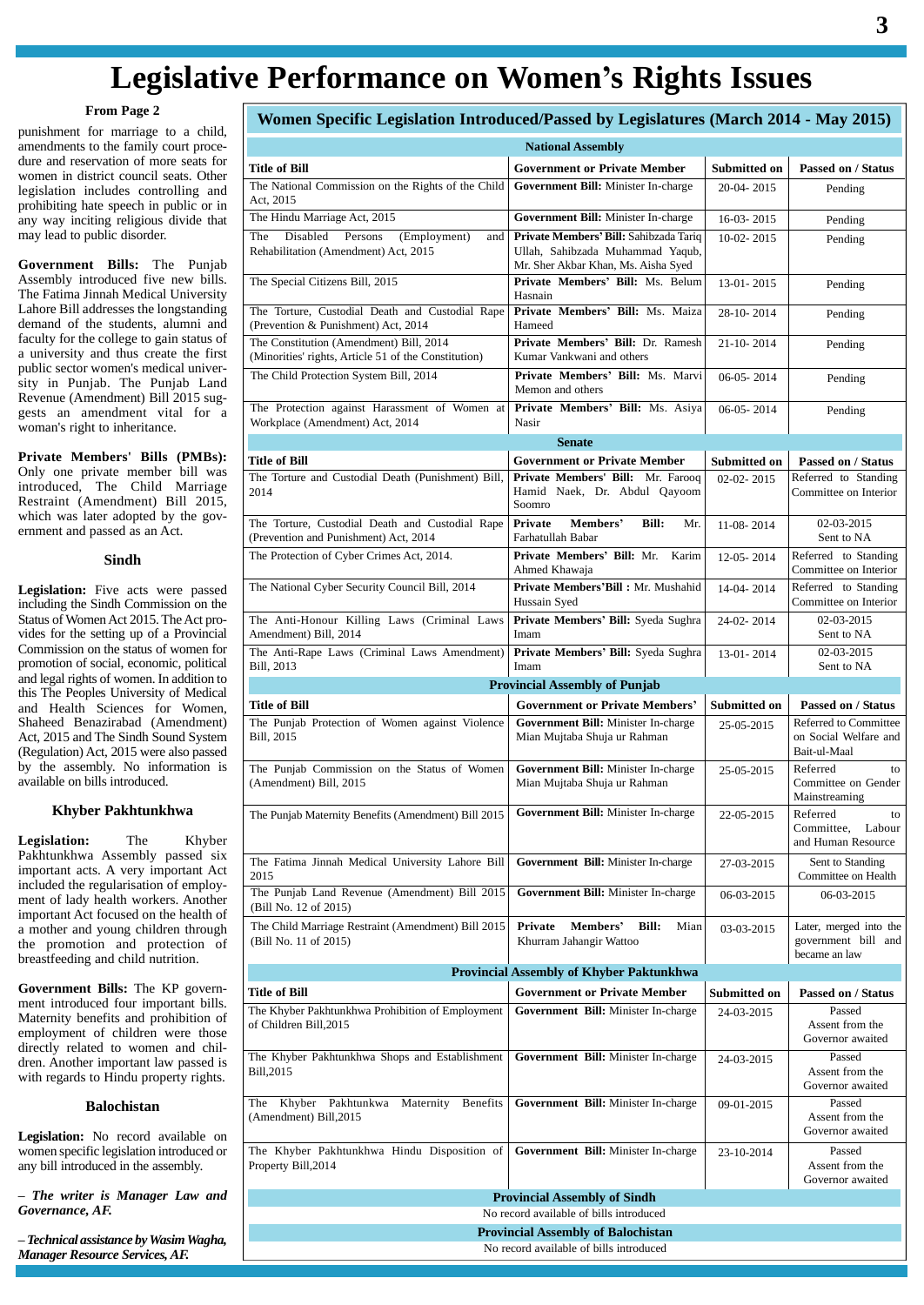# **The Punjab Family Courts (Amendment) Act, 2015**

# (Amending the Family Courts Act, 1964)

# **By Benazir Jatoi**

The Punjab Assembly passed the Punjab Family Courts (Amendment) Act 2015 on 24 March 2015. The Act, however, is widely referred to as the Family Courts Act 1964.

There are 21 changes made in the 2015 amendment Act, which include both procedural and substantive changes. To see the full text of the The Punjab Family Courts (Amendment) Act 2015  $(XI$  OF 2015), please visit AF's website at [www.af.org.pk.](http://www.af.org.pk.)

The salient features, which are mainly of a substantive nature, of the 2015 Amendment Act are as follows:

This Act is applicable to all of Punjab.

### **Dissolution of Marriage**

At the pre-trial stage the Family Court will ascertain the precise points of controversy between the parties and attempt a compromise between the parties. If the compromise is not possible the Family Court may frame precise points of controversy and record evi dence of the parties. If the attempt for reconciltion fails the court immediately<br>passes a decree for the dissolution of marriage. If the marriage is dissolved through khula the court may direct the wife to surrender the following to her husband:

- surrender up to 50% of her deferred dower; or
- surrender up to 25% of her admitted prompt dower.

If an Order for dissolution of marriage (not through khula) is made, the Court may direct the husband to pay the whole or part of the outstanding deterred dower to the wife. [Section 10 - Pre-trial Proceedings]

When a Family Court orders a dissolution of a Muslim marriage, the court itself shall immediately, and no later then three days, inform the Chairman of the Arbitration Council (Arbitration Council is where marriages are registered) of the decree through a certified copy of the said decree. The Chairman then should proceed as required under the Muslim Family Law Ordinance 1961 as if he has received intimation of a talaq. [Section 21B - Intimation to Arbitration Council].

# **Maintenance**

In an application for maintenance, on the first appearance of the defendant (the defendant here is the husband), the Family Court shall fix an interim monthly maintenance amount for the wife or a child. If the husband fails to pay the said maintenance by the 14th strike off the defence provided by the defendant and decide the amount of maintenance taking account all the evi dence and supporting documents that were submitted in the plaint. When deciding on how much maintenance is then to be paid, the Court may sum mon the relevant documentation from any organisation or authority in order to determine the defendant's estate and assets. In the Order given by the Court, it may a) fix an amount higher than the one asked for in the plaint, taking into account time and any other relevant circumstances; b) set an annual increase. If the court does not set an annual increase, it shall automatically increase by 10% annually. [Section 17A - Suit for Maintenance]

### **Court Procedure with regard to the Defendant, Summons & Evidence**

The court informs the defendant of the case filed against him. The defendant is required to file a written statement on a day as prescribed by the court. If the defendant fails to appear before the court to file his written statement the court may take into account the reasons for failing to appear and grant another date, not exceeding fifteen days from

that date. If the defendant is in breach of the next date of appearance, the court has the power to strike off his defence and the decision reached by the court will only take into account the merits of the plaint and the law. [Section 8 & 9- Intimation to Defendant and Written Statement]

A Family Court has the power to sum mon any witness to appear before it and give evidence. If a person disobeys the summons order and fails to appear before it, the court may, after giving the witness an opportunity to explain, fine him/her to a fine of Rs. 5000/-. [Section 15 - Power of the Family Court to Summon Witnesses].

Witness statement of either party may be recorded through audio or video recording. [Section 11 (1A) - Recording of Evidence].

### **Power and Jurisdiction of the Family Court**

The Family Court is considered the Judicial Magistrate of the first class when dealing with matters under the Muslim Family Law Ordinance 1961 and the Child Marriage Restraint Act 1929. The Family Court can take notice of complaints of Union Council, Arbitration Council or an aggrieved party, except in cases of contempt. [Section 20- Family Court as Judicial Magistrate].

The Family Court has jurisdiction to hear matters with regards to personal property and belongings of a wife and a child living with his mother and any matters arising out of the nikahnama. Previous Family Law amendments have already granted the Family Courts jurisdiction over issues with relation to dissolution of marriage, dower and dowry, maintenance, restitution of conjugal rights, custody/visitation with regard to children, guardianship and jactitation of marriage. [The Schedule, Part 1 (section 5- Jurisdiction)].

Decisions of the Family Court are appealable to the High Court except where the Order of the Family Court is regarding:

- a) dower or dowry which is less then Rs.100,000/-.
- b) Maintenance of Rs. 5000/- or less per month. [Section 14 - Appeals]

# **The Muslim Family Laws (Amendment) Act, 2015**

# (Amending The Muslim Family Laws Ordinance, 1961)

The Punjab Assembly adopted and passed The Muslim Family Laws (Amendment) Act 2015 on 23 March 2015. The Act, however, is widely referred to as the Muslim Family Law Ordinance 1961.

The Amendment Act 2015 makes 8 changes to the 1961 Act, which include both procedural and substantive changes. The Amendment Act 2015 makes 8 changes to the 1961 Act, which include both procedural and substantive changes.<br>To see the full text of the The Muslim Family Laws (Amendment) Act 2015 (XIII of 2015), visit AF's website at [www.af.org.pk.](http://www.af.org.pk.)

The salient features, which are mainly of a substantive nature, of the 2015 Amendment Act, are as follows:

This Act is applicable to all of Punjab.

#### **Registration of Marriages & Nikkah**

The Union Council may grant licenses to one or more persons to become Nikkah registrars. [Section 5(2) - Registration of Marriages]

The person that performs the Nikkah shall be responsible to ensure that all the questions in the Nikkah form have been accurately filled in, with specific answers from both the bride and bridegroom recorded. [Section 6 (2A) - Polygamy]

If the person responsible for performing the Nikkah fails to do the above (fill out the full Nikkah forms properly and accurately) he may be punishable to imprisonment for a term that may extent to one month and a fine of Rs. 25,000/-. [Section  $6(4)(i)$  - Polygamy]

### **Polygamy**

The husband is required to submit an application requesting permission to take another wife. Both parties must nomi nate a representative each, to put forward their views, before a decision is made by an Arbitration Council. The 2015 amendment Act states that a person who does not follow through on this procedural requirement may be punishable to imprisonment for a term that may extent to three months and a fine of Rs. 100,000/-. [Section 6(4)(ii) - Polygamy]

If a man enters into another marriage without the permission of the Arbitration Council, in addition to the already existing payment of the entire dower, may also be punishable to imprisonment for a term that may extent to one year and a fine of Rs. 500,000/-. [Section 6(5)(b)].

#### **Maintenance of child**

day of each month, the Court may then<br>towards maintenance of the child. [Section  $9(1A)$  - Maintenance]. - By Benazir Jatoi In circumstances where a father fails to maintain his child, the mother or the grandmother of the child may request an towards maintenance of the child. [Section <sup>9</sup> (1A) - Maintenance]. <sup>ñ</sup> *By Benazir Jatoi* Arbitration Council to be set up to issue a certificate which specifies the exact amount the father is required to pay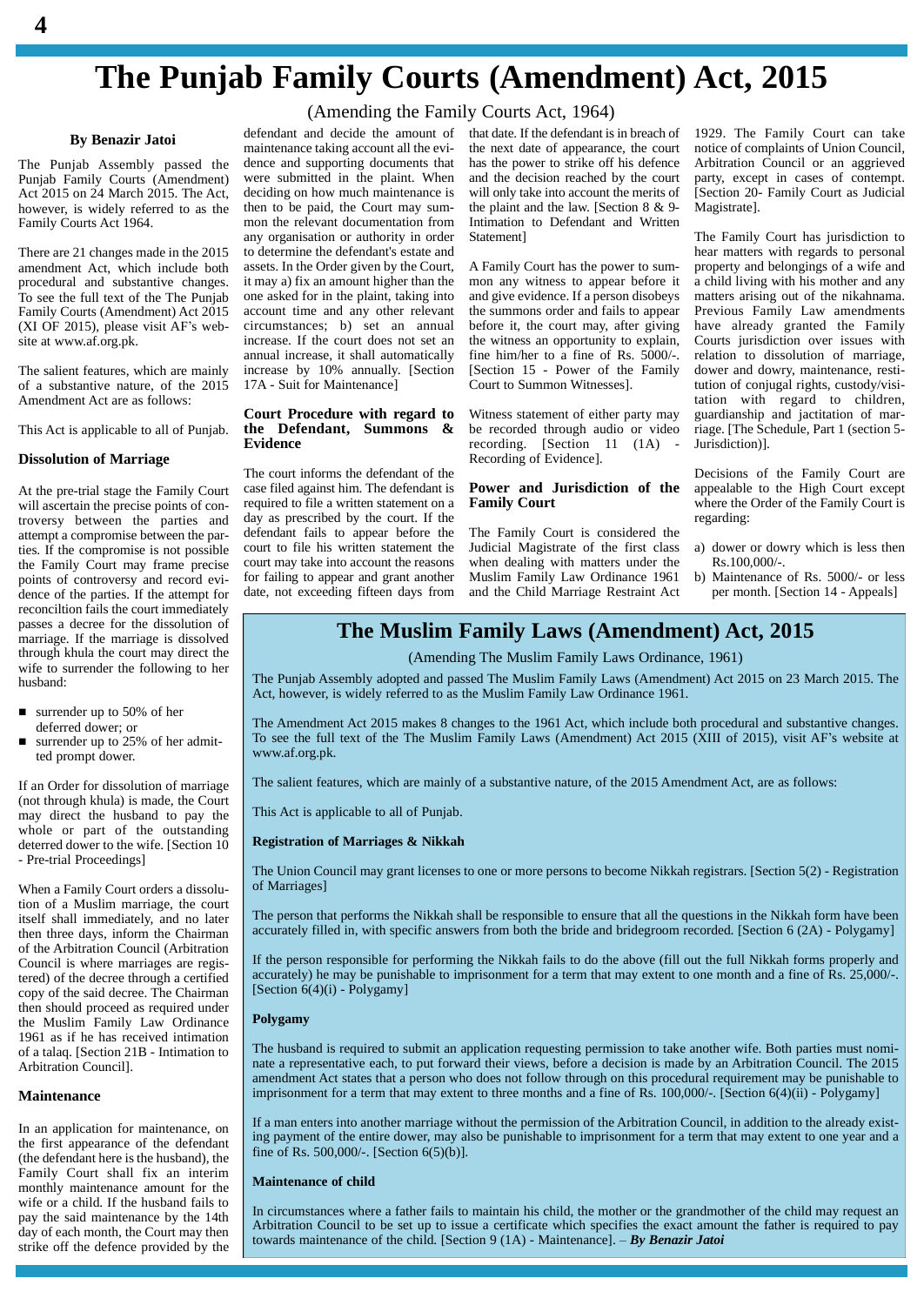# **Landmark Pro-women ECP Decision: Lower Dir By-Election**

# **By Waseem Ahmad Shah**

The long and arduous struggle by civil society activists and women's rights organizations, which have advocated for political mainstreaming of women, bore fruit on June 2, 2015, when the Election Commission of Pakistan (ECP) delivered a landmark judgment. For the first time in the history of the country, the ECP declared an election to a constituency null and void on the ground of depriving women of  $\frac{1}{100}$ their right to vote. The issue of women disenfranchisement has always remained a major concern for human rights bodies and social activists, and the judgment of the ECP has drawn a lot of appreciation.

On 7 May 2105, seven candidates contested the by election in the provincial assembly constituency of PK 95, Lower Dir. Out of these the major contest was between Mr Aizazul Mulk of Jamat-e-Islami and Haji Bahadur Khan of Awami National Party. The concerned returning officer on May 9, 2015 declared Aizazul Mulk as the winning candidate by securing 20,288 votes against 16,439 votes received by Haji Bahadur Khan. The total number of votes in the con stituency was 140,743 out of which the total number of female votes was 53,817.

It was reported in the print and electronic media that out of the entire female population, in any of the 85 female polling stations, not a single vote was cast. The ECP took suo moto notice of the alleged disenfranchisement and on May 8, 2015 issued notices to the Khyber Pakhtunkhwa Chief Secretary, the District Returning Officer, PK-95, and all the contesting can didates to explain the circumstances under which the disenfranchisement of female voters had occurred in the constituency.

Subsequently, protest demonstrations were held in Islamabad, Peshawar, and other cities against this unconstitutional step of barring women from participating in the electoral process. Several applications were also submitted to the ECP by various individuals and organizations requesting it to declare the election void and order a re-election in the said constituency. On threadbare evidence, the matter was heard by the ECP comprising the Chief Election Commissioner, Justice (Retd) Sardar Mohammad Raza Khan, Justice (Retd) Muhammad Roshan Essani, Justice (Retd) Riaz Kiyani, Justice (Retd) Shahzad Akbar Khan and Justice (retd) Fazalur Rehman. The Commission heard counsel of some of the contesting candidates and some individuals in person.

The witnesses examined by the ECP included the Ms. Shabina Ayaz, Khyber Pakhtunkhwa regional head of Aurat Foundation (AF), Ms. Khawar Mumtaz, the chairperson of the National Commission on the Status of Women, Ms. Bushra Gohar, ex-MNA of ANP Ms Bushra Gohar, Ms. Tahira Abduallah and Ms. Shad Begum, well-known activists, Mr. Sikandar Zaman, regional head of South Asia Partnership of Pakistan (SAP-PK) and Ms. Ayesha Saeed, MNA, Jamat-i-Islami. Except Ms Ayesha Saeed all other witnesses alleged and condemned the disenfranchisement of 53, 817 female voters. Ms Ayesha claimed that the females abstained from voting of their own free will.

During the course of hearings by the ECP women applicants pleaded the case passionately. The findings of AF's fact-finding mission to the area and the daring visit to Lower Dir by Shabina Ayaz from AF to collect evidence made it a perfect case to win. Senior Advocate Mohsin Akhtar Kiyani, who appeared on AF's behalf, presented strong arguments asserting that the fundamental rights of women as guaranteed by the Constitution have been violated. He said the ECP had full mandate to exercise its authority prima facie on the basis of an admitted fact that women en

masse were deprived from voting. He further pleaded and women's right to vote. It has often falsely been that this does not require any further evidence. He proved this point with a number of citations finally arguing that this is not merely a case of an election dispute but a constitutional matter of national importance.

The ECP did not examine the reasons for the disenfranchisement of women, rather it expressed a concern that such disenfranchisement had taken place. They observed: "This may be cleared to all that the Commission, for the moment, is more interested in the disenfranchisement of female voters rather than who specifically is the person having used undue influence. There are only two possibilities before us. Either the female voters abstained from casting their votes of their own free will or they were influenced by external forces, who so ever they might have been."

The Commission observed that the total number of female voters was 53,817 (say about 54,000 in round figure) and not a single female vote was cast out, which amounted to 38 to 39 percent of the entire electoral strength. The Commission in clear terms observed that no election anywhere contested can be so attributed if 38/ 39 percent of voters, all females coincidently, are deprived of their fundamental and constitutional right.

The Commission stated: "A question would arise in the mind of any person, having the smallest of prudence, as to why about 54000 of females of backward area with complete lack of communication could think alike across the area extending over 50 X 30 KMs. It is impossible for us to believe that 54000 ladies in Lower Dir think alike. Coincidences do not occur so frequently and those that occur in such fre quency, are not coincidences,"

They further added that the strong and irrefutable pre sumption was that the male population had agreed to deprive the female population from their right to vote. "Telepathy is a recognized state of mind. But it is also hard fact that it cannot be created among 54000 adult persons who certainly think differently. If ten female voters of a polling station abstained, claiming such abstention as of free will, it might be accepted to be pate in political life, true by a person of ordinary prudence but no person less of one's gender. true by a person of ordinary prudence but no person having the slightest of logic and judicial approach towards the matters would accept that 54000 ladies unanimously thought of abstention, without any external force. We take strong judicial notice of the fact that females were deprived by the males."

The Commission went further and did not endorse a judgment reported in PLD 1966 Karachi 312, which had observed that an agreement between all the contesting candidates to bar female voters from casting their vote, would not amount to undue influence. "With due of  $\mathbf{S}$  with  $\mathbf{W}$  watch  $\mathbf{V}$  watch with due influence we do not endorse this view because the their vote, would not amount to undue influence. "With due deference we do not endorse this view because the casting of vote by females is a right of females and males cannot enter into a one-sided agreement, having influence over the females. This is certainly an undue influence. We do not subscribe, in principle, to any agreement by males regarding exercise of right of vote by the females," the ECP observed.

**Importance of the ECP Verdict:** The disenfranchise ment of women has always been an issue of concern in the general elections as well as local government elections in certain parts of the country, particularly in Khyber Pakhtunkhwa. The general participation of women in the political process has also concerned civil society organizations as the forces averse to political mainstreaming of women always remain active to maintain the status quo. Vested interest groups and individuals have found a way of creating controversy around matters relating to women's participation in elections in parliament and local councils

in the name of religion or custom behind which vest ed groups have hidden, in order to limit the main streaming of women in political participation. The disenfranchisement of around 54000 female voters during the by-elections on May 7 2015 in PK-95 is a clear manifestation of the mindset, which is against giving civil and political rights to women.

Similar concerns continue to surface from time-to-time in the local government elections and general elections.While in the past written agreements were signed by notables of areas as well as election candidates to bar women from voting, with the passage of time ver bal agreements have allegedly been entered into so as not to leave any trace behind of their illegality.

A similar issue surfaced during the 2013 by-elections when the Peshawar High Court (PHC) took notice of barring women from casting votes in sev eral polling stations in NA-5 Nowshera and NA-25 Lakki Marwat constituencies. A two-member bench of the high court on Aug 26, 2013, ordered re polling in those polling stations where women had not cast votes or where very negligible votes were cast. However, the Supreme Court of Pakistan on September 17, 2013, set aside the said judgment on technical grounds following which the ECP issued notification of the two successful candidates from those two National Assembly constituencies.

In 2001, Aurat Foundation filed writ petitions regarding the disenfranchisement of women in a few con stituencies of district Swabi. The petitioners alleged that women were stopped from voting through differ ent coercive measures including agreements reached between contesting candidates. The petitioners requested the Peshawar High Court to declare those particular election results null and void. A two-mem ber bench of the court decided the petitions on Mar 17, 2004 and dismissed the four writ petitions on technical grounds but clearly pronounced that the practice of barring women voting was unconstitution al. The bench made several important observations in its verdict, including that in line with Article 17(2) of the Constitution every citizen has the right to partici-<br>pate in political life, and has the right to vote, regard-<br>less of one's gender. pate in political life, and has the right to vote, regard-

Keeping in view the history of women's disenfranchisement, the ECP judgment of 2nd June 2015 is of immense importance. Declaring the election void sends a clear message, that a woman's right to vote is a constitutional and legal right and cannot therefore be ignored with blatant impunity.



Legislative Watch is produced by the Resource Service of the AAWAZ Voice & Accountability Programme of Aurat Publication and Information Service Foundation at Islamabad.

**Editorial Board** Maliha Zia, Benazir Jatoi, Wasim Wagha Layout Design: Shahzad Ashraf

Letters, opinions and contributions are welcome. Please write to House # 16, Attaturk Avenue, (Old Embassy Road), G-6/4, Islamabad. Tel: (051) 2831350-52, Fax: (051) 2831349 Website: [www.af.org.pk](http://www.af.org.pk)

**Disclaimer**<br>makes available Aurat Foundation makes available emerging discussions and debates related to the organization's areas of work. The views presented here reflect those of the author and do not necessarily always reflect the views of the organization.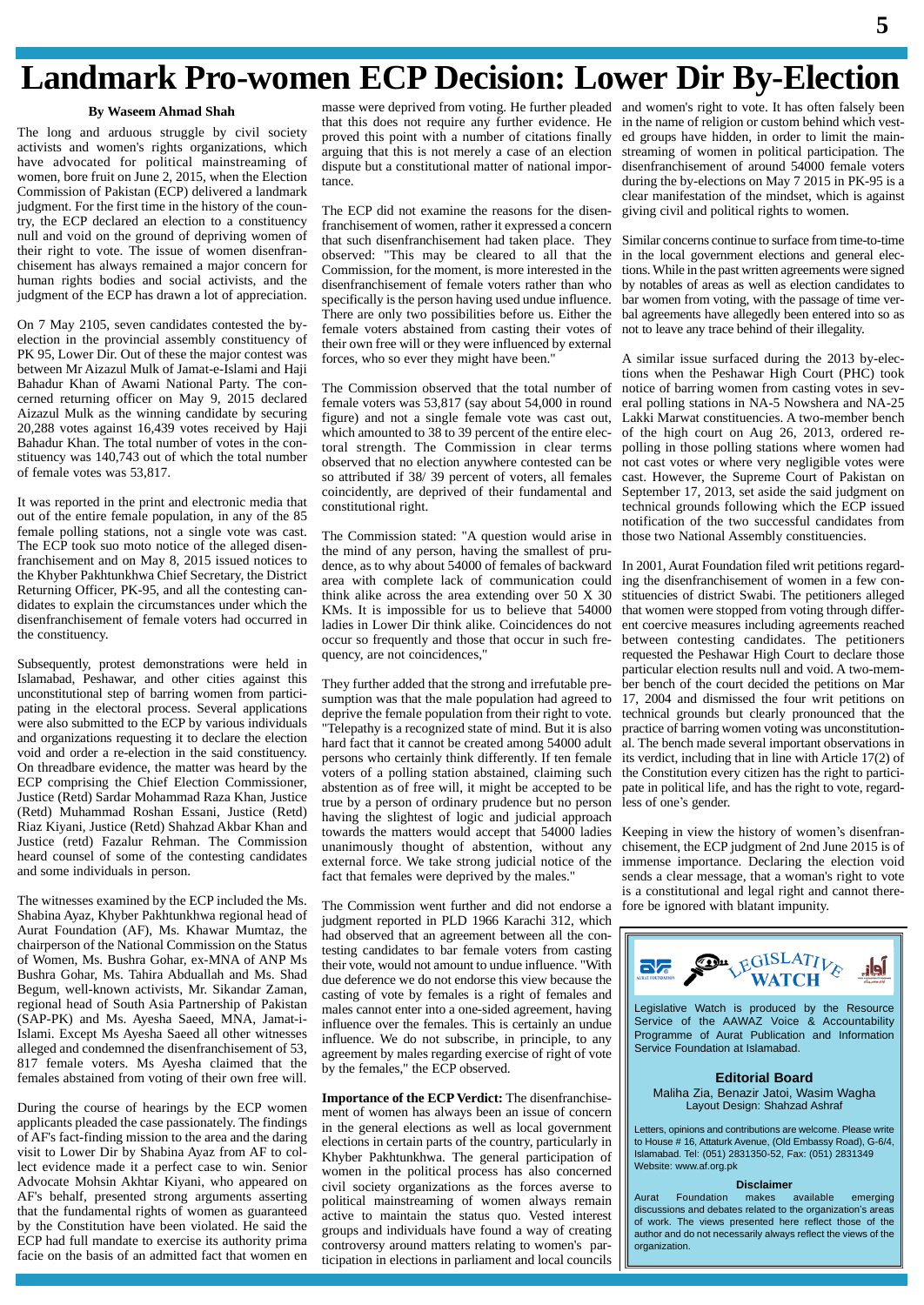# **UN CSW Reflects 20 Years of Beijing Declaration**

# **AF Staff Report**

The 59th session of the Commission on the Status of Women took place at the United Nations Headquarters in New York from 9th to 20th March 2015. Representatives of member states, UN entities and ECOSOC<br>accredited Non-Governmental Non-Governmental Organizations from all regions of the world attended the session. The CSW focused on the Beijing Declaration and Platform for Action including challenges that affected its implementation, the achievements of gender equality and the empowerment of women. It undertook review of progress in the implementation of the Beijing Declaration and Platform for Action, twenty years after its adop-Action, twenty years after its adop-<br>tion at 4th world conference on women in 1995.

The Beijing +20 Review included the outcomes of the 23rd special session of the UN General Assembly, the first five year assessment conducted after the adoption of the platform for action. The session also addressed opportunities for achieving gender equality and empowerment of women in the post 2015 development agenda. The 59th Session of the CSW marked the 20th anniversary of Beijing+20 Platform for Action and individuals, groups, organizations and delegations from all over the world participated in the event, setting a new record this year Khawar with more than 1,100 NGOs and a total of 8,600 representatives securing registration.

The 59th Session of the Commission consisted of two kinds of events/sub sessions; one where permanent mis sions and UN entities discussed their respective countries and the situation of women rights and the second where NGOs from different countries arranged side/parallel events. The government sessions were restricted to general entries and only govern ment officials and UN officials were



**Delegates of 59th UN CSW Session, UN Headquarters, New York**

allowed to participate in those events. As opposed to the sessions arranged governments, the parallel events of NGOs were open to all participants. However, owing to the huge number of participants only those with prior registration were allowed to participate in the side/parallel events.

Pakistan was represented by both a government delegation and a delegation consisting of representatives from civil society organizations. The gov ernment delegation participated in the 59th session of UN/CSW consisted of the following members, Advisor to Prime Minister Barrister Zafar Ullah Chairperson National Commission on the Status of Women,<br>Khawar Mumtaz, Chairperson Chairperson Provincial Commission on the Status of Women, Khyber Pakhtunkhwa, Neelum Toru and Deputy Secretary, Ministry of Law Justice and Human Rights, Shehzad Ahmed.

The NGO delegation included four representatives from Aurat<br>Foundation, Prof Farkhanda Foundation, Prof Farkhanda Aurangzeb, Asim Malik, Rabeea Hadi and Mumtaz Mughal; Nabeela Malick (UNFPA), Saliha Ramay (Rozan), Tabinda Sarosh (Shirkat Gah), Nighat Saeed Khan (ASR) and Ayesha Imtiaz (Ahaan). The team

from Aurat Foundation organized a parallel event in joint collaboration with Collective for Research and Training on Development- Action (CRTD.A) and Women's Learning Partnership **(for further detail see box below).**

The objectives of the 59th CSW meeting will<br>Session were: Pakistan's Session were:

- To undertake a review and appraise the implementation status of Beijing Declaration and Platform for Action as well as the outcomes document of the 20th special ses sion of the General Assembly held in March 2000.
- To analyze current challenges that affect the implementation of the platform of the action and realization of women and girls full and equal rights and fundamental free doms.
- To access the achievements of gen der equality and empowerment of women and girls throughout their life cycle.
- To ensure the acceleration of imple mentation of Platform for Action and Beijing Declaration.
- To use opportunities in the post 2015 development agenda for the integration of gender perspective into economic, social and environ mental dimensions of sustainable development.

Machineries for Women, Politics and Laws in Pakistan", which began with a thorough background and contextual outlook of women in Pakistan.

- Re-affirm the commitment to ensure the mainstreaming of a gen der perspective into the preparations and coordinated implementation.
- Follow up to all the major UN conferences and summits in the devel opment, economic, social, environ mental, humanitarian and related fields, so that they collectively contribute to realization of gender equality and empowerment of women and girls.

Wide range of examples with varying shades of gender equality in South

**Continued on Page 7**

# **AF team calls on Pakistaní<sup>s</sup> Ambassador to UN**

Aurat Foundation's team also held a meeting with Dr. Maleeha Lodhi, Ambassador and Permanent Representative to the UN to brief her on the recommendations in the civil society statement on the Political Declaration. The ambassador was briefed on the work carried out by Aurat Foundation as well as about major women's rights issues and challenges faced by women in Pakistan.



# **Review of Governance and Compliance for Pakistan and Lebanon**



**Ms. Saliha Ramay, Ms. Rabeea Hadi and Lina Abou Habib at the panel discussion**

During the 59th Session of the CSW, Aurat issues faced by women in politics, women parliamen-Foundation organized and jointly collaborated a par allel session with Lebanon's Collective for Research and Training on Development- Action (CRTD.A) and Women's Learning Partnership. The theme of the ses sion was titled "Country Reflections on the Beijing Platform for Action: Government Compliance and Way Forward, Case Studies from Pakistan and Lebanon. The event gave a detailed account of the women rights` status in Lebanon and Pakistan and the pro-women legislations specifically in Pakistan. Aurat Foundation's Ms. Rabeea Hadi, Director

Ms. Rabeea discussed the tarians and women in the workplace. Gaps and loop holes in legislation and implementation of laws were also pointed out.

The speaker went on to highlight the positive contri butions of Pakistani women such as the only girl Nobel Laureate Malala Yousafzai, for voicing the right of girl's education, Sharmeen Obaid Chinoy for her Oscar on the documentary which shone light on the sensitive topic of acid crimes against women in Pakistan and the numerous other women in public

Advocacy and EVAW, pre-<br>spa sented "Issues of State ication space and public service for their commitment and dedication towards emancipation and equality for women in Pakistan, despite challenges and adversity. Ms. Lina Abou Habib analyzed the situation of Lebanon in per spective of the Beijing+20 declarations and the country response to international commitments. Ms. Saliha Ramay, Co-chair for the EVAW Alliance in Pakistan briefed the participants about management of survivors of violence in Pakistan, situation of shelter homes and challenges faced by women and children during redress and accessto justice. Ms. Wafaa El from Morocco mod erated the event.

> The session concluded with both countries bringing forward recommendations to take steps and compli ance measures to come closer to their commitments to Beijing and other international commitments. The broader objective of the event was to link regional advocacy campaigns and groups on women's rights issues with their international counterparts. *<sup>ñ</sup>AF Staff Report*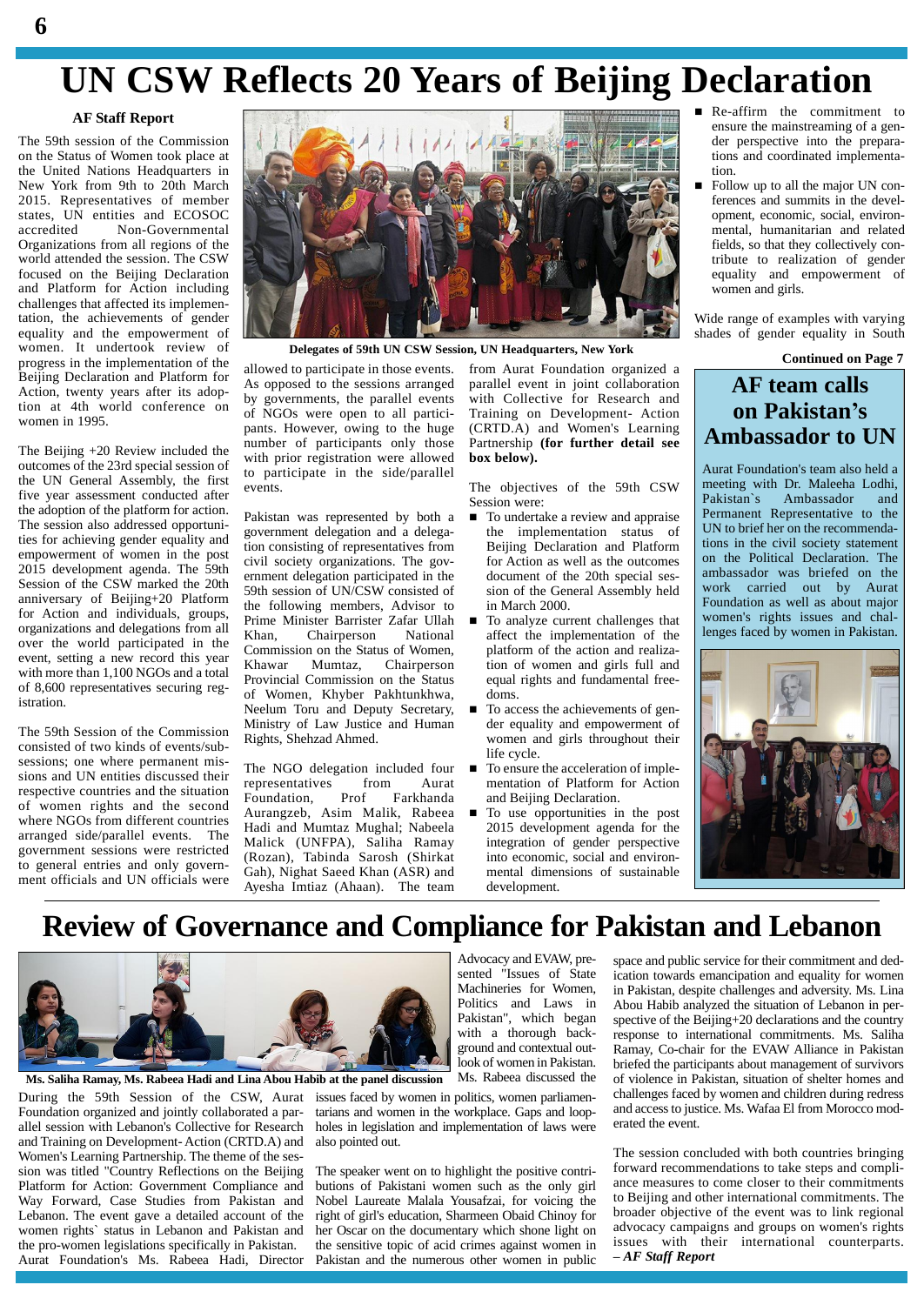# **Global Civil Society Critiques CSWí<sup>s</sup> Political Declaration**

A Political Declaration was adopted by governments at the 59th session of the CSW, on 9 March 2015, coining a blueprint for future strategic governance and compliance. It is a well meaning document yet lacks heavily on basic concerns of women globally. The Political Declaration has been analysed and criticized by global civil society organistaions. A statement critiquing the declaration has been endorsed by 957 CSOs around the world. The civil society statement is reproduced below:

Twenty years after the adoption of Beijing, this version of the Political Declaration is not what women need.

There has been tremendous progress toward gender equality and the realization of the human rights of women and girls. However, many of the gains that women and girls have made are under threat and women and girls worldwide face extraordinary and unprecedented challenges, including economic inequality, climate change and ocean acidification, and rising, violent fundamentalisms. At a time when urgent action is needed to fully realize gender equality, the human rights and empowerment of women and girls, we need renewed commitment, a height ened level of ambition, real resources, and account ability. This Political Declaration, instead, repre sents a bland reaffirmation of existing commitments that fails to match the level of ambition in the Beijing Declaration and Platform for Action and in fact threatens a major step backward.

As women's organizations, feminist organizations, and organizations that work to achieve the full realization of the human rights of women and girls, we demand a Political Declaration that:

- **Expresses unequivocal commitments toward fully realizing gender equality, the human rights and empowerment of women and girls.** The term "realize gender equality, empowerment and the human rights of women and girls" should be used throughout the political declaration. The goal of ensuring the full enjoyment by women and girls of all of their human rights and funda mental freedoms is cross-cutting and emphasized throughout the Beijing Declaration and Platform for Action, not just in one chapter. In the Beijing Declaration alone, the goal of realizing the human rights of women and girls is affirmed in paragraphs 8, 9, 14, 15, 17, 23, 31, 32. Furthermore, the Platform for Action explicitly recognizes that gender equality is a matter of human rights (para 1) and in paragraph 2 states "As an agenda for action, the Platform seeks to promote and protect the full enjoyment of all human rights and the fundamental freedoms of all women throughout their life cycle." Governments cannot pick and choose when to respect, protect and fulfill the human rights of women and should not do so in this declaration.
- **Commits to accelerated implementation of the Beijing Declaration and Platform for Action,** along with the outcomes of the 23rd United

Nations General Assembly Special Session, the Beijing+10 and Beijing+15 political declarations, the agreed conclusions and resolutions of the Commission on the Status of Women, as well as regional-level declarations on gender equality and the human rights of women and girls.

- **Commits to universal ratification and imple mentation of the Convention on the Elimination of All Forms of Discrimination against Women** and regional-level treaties on the human rights of women and girls and gender equality.
- **Recognizes the critical and unequivocal role women's organizations, feminist organizations and women human rights defenders have played in pushing for gender equality, the human rights and empowerment of women and girls.** Without feminist organizations, there would be no Beijing Declaration and Platform for Action, nor progress in its implementation. Progress has occurred not because of the benevolence of governments, but because feminist organizations and women human rights defenders have fought for it, every step of the way. The attempt of governments to marginalize the role of these groups is an affront to women, everywhere.
- **Commitsto create an enabling environment and resources**to allow women's organizations, feminist organizations and women human rights defenders to be able to do their work free from violence.
- **Recognizes and commits to address the emerging challenges that are setting back our fight for equality** and the realization of the human rights of all women and girls. These include increasing fundamentalisms, violent extremism, increased number of displaced per sons, increasing inequalities within and between countries, and climate change and ocean acidifi cation, among others. The evidence is clear: women and girls suffer the disproportionate impact of these challenges and without real com mitment to address them, gender equality and the full realization of the human rights of women and girls is a pipe dream.
- **Ensures real accountability for governments** including detailed measures to reform and strengthen public institutions to address the structural causes of gender inequality; ensuring an enabling economic environment for women's rights and gender equality beyond sector-specific

financing and gender-responsive budgeting; creating national, regional and international systems that hold State and non-State actors, including multilateral institutions, to account for their role in perpetuating gender inequality and violations of the human rights of women and girls; and affirming the principle of international solidarity as the basis for international partnership between States for just, sustainable and equitable development.

- **Affirms the strong linkages between Beijing, Post-2015 and the Sustainable Development Goals.** Realizing gender equality, empowerment and the human rights of women and girls will be critical for the success of the post-2015 develop ment agenda. The Political Declaration should state unequivocal support for the stand-alone gen der equality goal and targets as defined by the Open Working Group; recognize the centrality of gender equality, empowerment and human rights of women and girls for sustainable development; Commit to fully implementing the SDG on gender equality and women's empowerment and ensuring a gender and human rights perspective throughout the post-2015 development agenda; and commit to gender-sensitive targets and indicators and ensure that gender is integrated into the means of implementation, financing and mechanisms for review, monitoring and accountability.
- **Recognizes the links between the human rights of women and girls and development.** The Political Declaration must reaffirm the links between the human rights of women and girls and development, particularly as women and girls dis proportionately are affected by the consequences of under-development. None of the three pillars of sustainable development - economic, social or environmental - can be achieved without the full participation of women and girls and without all of their human rights being fulfilled. When 61 million children, more than half of them girls, have no access to education, when 35% of women have experienced either physical and/or sexual intimate partner violence or non-partner sexual violence, and when 1 in 3 girls in the developing world are married by 18, there is a clear failure of development and a serious denial of human rights.

Anything short of this, would be a political failure at a time when significantly more effort is needed to achieve the goals of fully realizing gender equality, the human rights and empowerment of all women and girls everywhere.

# **UN CSW Reflects 20 Years of Beijing Declaration**

### **From Page 6**

African Region, South American Region, South East Asia Region and Asia Pacific were thoroughly dis cussed by the participants of the ses sion, which enabled experience-sharing around violence against women, social exclusion of women and their absence in decision-making positions. Equal opportunities to women with out discrimination also remained a critical focus of discussions. Pro women legislation around the world especially in Asia Region was appre ciated as a positive move towards for mal gender equality yet need for

implementation of these laws was stressed as a challenge by UN mem ber States and NGO representatives. Trafficking of women and children, forced migration and rising poverty index also emerged as common features of the discourse.

As a major document, the CSW adopted a 'Political Declaration' at the opening session. The political declaration penned 13 points to lay out the future strategy for better<br>compliance to the Beijing compliance Declaration. It also encompassed the progress and advancement made in the field of women's empowerment

and development. As per the infor mation available on the official web site of UNCSW the draft of the political declaration was submitted on March 05, 2015, well before the start of the 59th Session. The website further states that it was based on infor mal consultations; however, the declaration was not shared with the participants in a formal setting for their feedback.

The political declaration aroused critique and concerns by the global civil society which was reflected in the Civil Society Statement **(see above)**.

Another important document to come out of the session will be the Post 2015 Development Agenda. The United Nations is in the process of defining the post 2015 develop ment agenda including the finalization of Sustainable Development Goals (SDGs), which will set the agenda for the next 15 years. The process of finalizing the agenda is at a crucial stage with the two final inter-governmental negotiations to be held in July 2015. It is extremely important for Pakistan to participate actively in the process to ensure national priorities are reflected in the agenda.